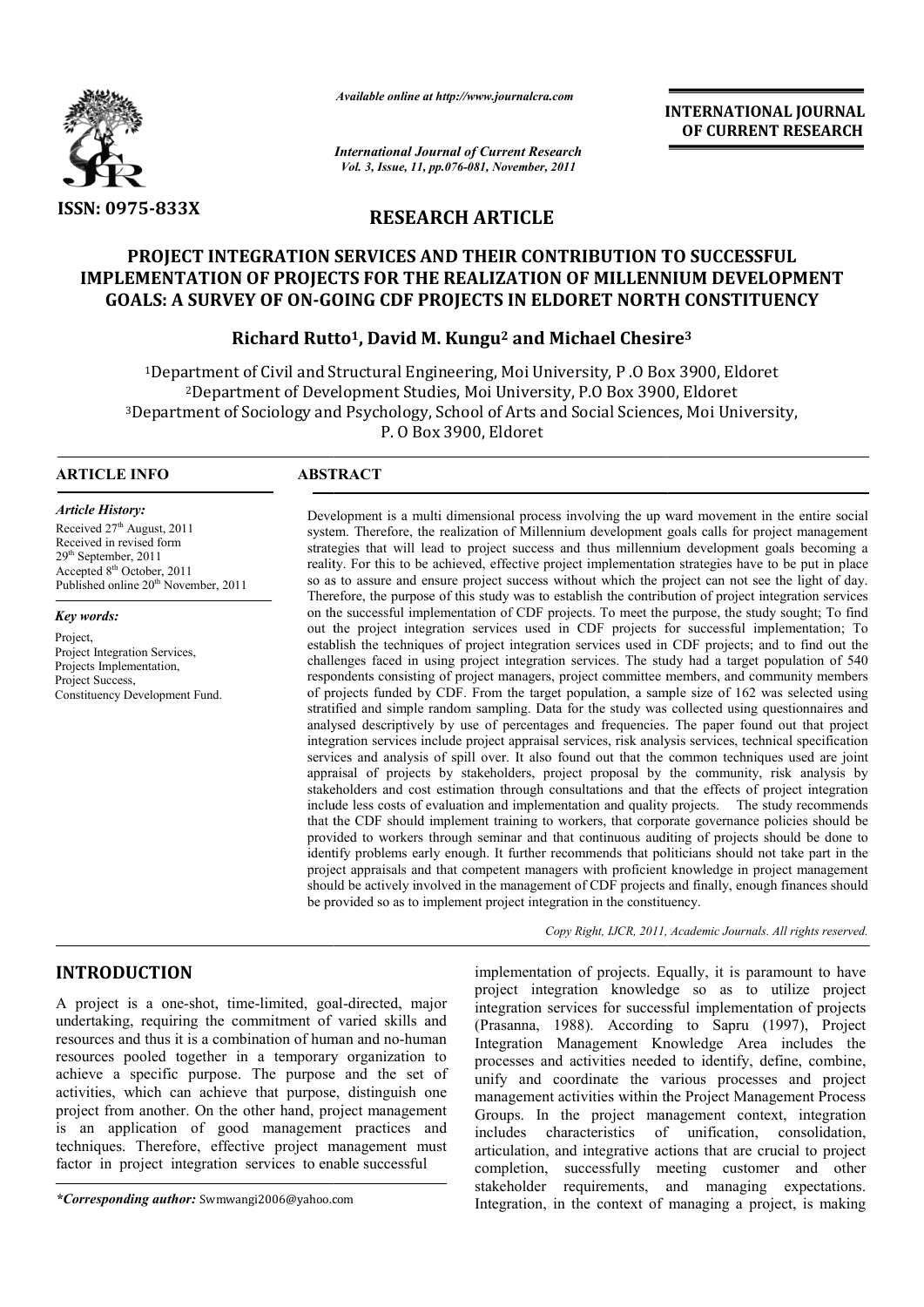choices about where to concentrate resources and effort on any given day, anticipating potential issues, dealing with these issues before they become critical, and coordinating work for the overall project good. The integration effort also involves making trade-offs among competing objectives and alternatives. The project management processes are usually presented as discrete components with well-defined interfaces while, in practice, they overlap and interact in ways that cannot be completely detailed in any guide (Sapru, 1997).

The need for integration in project management becomes evident in situations where individual processes interact. For instance, a cost estimate needed for a contingency plan involves integration of the planning processes described in greater detail in the Project Cost Management processes, Project Time Management processes, and Project Risk Management processes. When additional risks associated with various staffing alternatives are identified, then one or more of those processes must be revisited. The project deliverables also need to be integrated with ongoing operations of either the performing organization or the customer's organization, or with the long-term strategic planning that takes future problems and opportunities into consideration (Prasanna, 1988). To carry project integration effectively the project management team requires to: document specific criteria of the product requirements; understand how to take the identified information and transform it into a project management plan using the Planning Process Group; prepare the work breakdown structure. Take appropriate action to have the project performed in accordance with the project management plan, the planned set of integrated processes, and the planned scope; measure and monitor project status, processes and products, and analyze project risks. Among the processes in the Project Management Process Groups, the links are often iterated, the Planning Process Group provides the Executing Process Group with a documented project management plan early in the project and then facilitates updates to the project management plan if changes occur as the project progresses and integration is primarily concerned with effectively integrating the processes among the Project Management Process Groups that are required to accomplish project objectives within an organization's defined procedures (Prasanna, 1988). Constituency development projects are carried out to improve the economic status of the region and living standards of the people. Most of these projects are geared towards maximizing attainment of the communal needs viz. a viz. individual need. The projects include: construction of public schools, health centres, cattle dips, social facilities such as communal halls and Feeder roads.

#### **Statement of the Problem**

Project integration is a new phenomenon in evaluating, controlling, implementing and analyzing the costs and benefits of projects which affect the wide spectrum of stakeholders in both developing countries and developed countries. Nowadays, it is a prerequisite to strike a consensus of stakeholders in initiating projects which will improve the living standards of those found in a given region. CDF projects are meant to benefit a given community while at the same time improve their economic standards. This is geared towards enabling economic growth and economic development of the country. They are therefore a stimulus for

economic development and they were decided as a package to approach wholesome economic development from a local area approach. Eldoret North Constituency is rated as the best CDF managed constituency with more than 70% of its projects completed within the timeframe allocated and with high quality work. This has been brought about as a result of integration of services (GOK, 2009). However, it is not clear from studies done how services are integrated and to what degree the integration of project services contribute towards the successful implementation of projects since some of the projects which did not integrate the services still performed as well. This study therefore sought to assess the contribution of project integration services on the successful implementation of projects in Eldoret North constituency which has an integration of rural and urban set up. The main objective of the study was to establish the contribution of project integration services on the successful implementation of CDF projects in Eldoret North Constituency. The specific objectives were:

- a) To find out the project integration services used to integrate CDF projects for successful implementation in Eldoret North Constituency.
- b) To establish the techniques of project integration services used to integrate CDF projects for successful implementation in Eldoret North Constituency.
- c) To find out the challenges facing projects management committee in using project integration services to successfully implement CDF projects in Eldoret North Constituency.

#### **Research Questions**

The following research questions were formulated to meet the above objectives.

- a) What are the project integration services used to integrate CDF projects for successful implementation in Eldoret North Constituency?
- b) What are the techniques used to integrate CDF projects for successful implementation in Eldoret North Constituency?
- c) What are the challenges facing projects management committee in using project integration services to successfully implement CDF projects in Eldoret North Constituency?

#### **Significance of the study**

The management of the Constituency Development Fund will use the findings of the study to understand the role of project integration services on successful project implementation. They will therefore use the findings to formulate polices which will enable successful integration of services which takes cognizance of different stakeholders such as the community, government, donors, non- governmental organizations and the employees. The community will underscore the importance of integration services and contribute valuable information to the management committee to use it for designing projects which will maximize their social benefits and minimize negative externalities. This will lead to improvement of living standards of the people and economic growth of the region. The study will highlight the importance of stakeholder management and if adopted, members of projects will contribute their ideas and ideals to project formulation, implementation, control and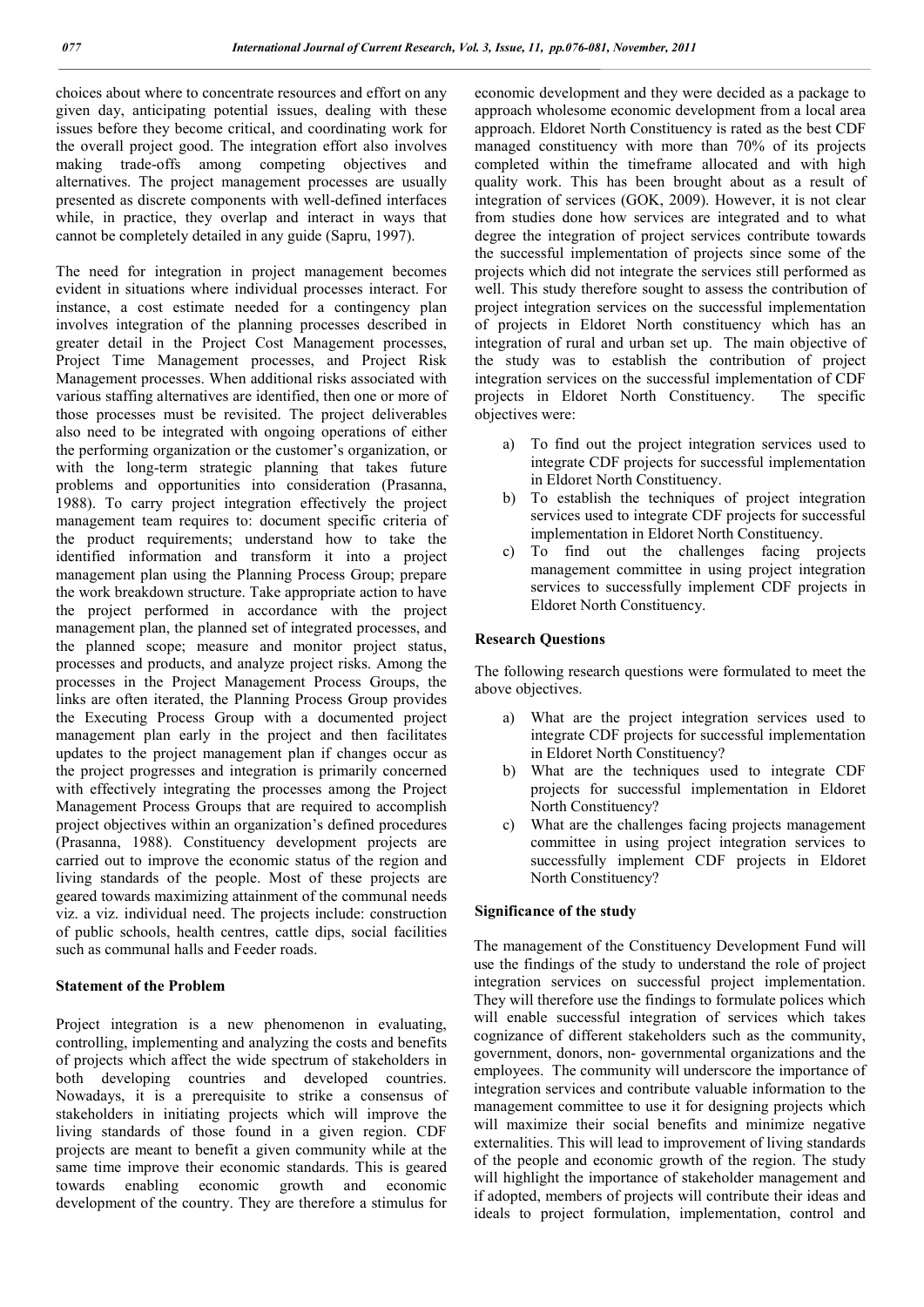evaluation. This will motivate them to improve productivity and provide quality service for quality projects. The government will use the findings to formulate policies which will be used in financing CDF project in other Constituencies for equal development and effective utilization of government resources viz. a viz. economic development of the country. This will be as a result of successful completion of projects and improvement of infrastructures. Scholars will use the findings as a basis for further study in the same area. This implies that the current study will be used to supplement future study by scholars who want to carry out research in the same area.

#### **RESEARCH METHODOLOGY AND DESIGN**

This study adopted a survey research design. In a survey study, several units are first studied and explored. The research designs helped the researcher extensively and intensively study the project integration services and their contribution to successful implementation of CDF funded projects. The survey study was particularly useful in depicting a holistic and wide understanding of the project committee's experience on integration of services to successfully implemented projects. Eldoret North comprises two administrative divisions divided into twenty three locations and thirty-nine sub-locations. According to the CDF Act, each location is expected to develop a list of priority projects. The community through the local meetings convened by the Location Development Committee (LDC) identifies the projects to be submitted to the Constituency Development Committee (CDC). Each implemented project at the location level has Project Management Committees (PMC). To ensure a holistic study was done, the target population of the study comprised ongoing projects in construction of: class rooms, health centres, and cattle dips. A group of 540 individuals in the twenty three locations which comprised of 20 project managers, 100 from the Project Management Committee members from each project at the location level were selected. Twenty (20) contractors and 400 members who comprised the LDC and residents of Eldoret North Constituency were also considered in the survey. This is shown in Table 1. From the target population, a sample size of 162 was selected using stratified sampling technique to sample 6 project managers, 30 project committee members, 6 contractors, and 120 members of CDF funded projects. According to Carmines and Zeller (1979) a sample of 30% is representative if the target population is between 50 and 600. This is shown in Table 2. To get the sample from the target population, the population was stratified into various groups and from each group applied simple random sampling to get the specific respondents. This was by the researcher writing the names of individuals in each stratum, placed them in a basket, shook the basket thoroughly and by random picking, determined the sample size.

To collect the data required for the study, the researcher used questionnaires to collect data, where closed and open ended questions were used. The questionnaires were designed and pre-tested for each of the categories of employees and committee project members under study. The researcher personally administered questionnaires because it allowed an opportunity to explain key areas to the respondents. The questionnaires were given to respondents directly and after two to three days they were collected. The researcher also

sought the assistance of CDF manager, project committee members, project managers and contractors to administer the data collection instruments to the respondents who were not within reach. The data collection results were sorted and captured following the coding in line with a structure designed by the researcher. Using numerical categories the researcher determined the number of respondents corresponding to particular opinions. Tables were used to total the number of respondents and percentages given to each group. The data collected was edited and coded for accuracy and completeness. Descriptive statistics were used to analyze data which was presented using frequency response tables.

#### **RESULTS AND DISCUSSION**

#### **Stakeholders to be integrated in projects undertaken by CDF**

The study found it paramount to find out the integrative nature of different stakeholders who contributed and are affected in one way by the constituency development projects. The findings as shown in table 3 revealed that respondents indicated that the community is be involved. This was revealed by 70% of the respondents who strongly agreed to that, 20% agreed, 6% neutral and 4% disagreed to the fact. On the government involvement, 60% strongly agreed to the fact that government agencies are involved, 30% agreed, 4% neutral and 6% disagreed to that fact. The respondents were not clear as to whether contractors are or should be involved or not as there were equal responses on the two sides as shown by 10% of the respondents who strongly agreed to the fact that contractors should be involved, 30% agreed, 20% neutral, 30% disagreed and 10% strongly disagreed. On the beneficiaries, there was agreement that they are and should be involved in project management. As 50% of the respondents strongly agreed to that, 20% agreed, 10% neutral, 10% disagreed and 10% strongly disagreed. Finally, respondents agreed that suppliers are not or are rarely involved in projects as revealed by 10% of the respondents strongly agreed that they are involved, 20% agreed and 15% were undecided as 30% disagreed and 35% strongly disagreed. From the findings it is evident that the stakeholders that are mainly integrated in projects include the community, the government and the constituency members in Eldoret North Constituency.

#### **Project integration services required for successful implementation of projects funded by CDF**

The study sought to establish integration services so as to underscore the importance in enabling successful implementation of projects. From the results presented in Table 4, it was established from the respondents that project appraisal services is a project integration service used in management of CDF project as revealed by 70% of the respondents who strongly agreed, 25% agreed, none neutral, 5% disagreed and none strongly disagreed. Project risk analysis is another project integration service as 60% of the respondents strongly agreed to it, 25% agreed, 5% neutral, 6% disagreed 4% strongly disagreed; On environmental compliant services, 30% strongly agreed, 40% agreed, 6% neutral, 14% disagreed 10% strongly disagreed. This indicates that coming up with projects that have environmental compliance services is a project integration service required for project success; On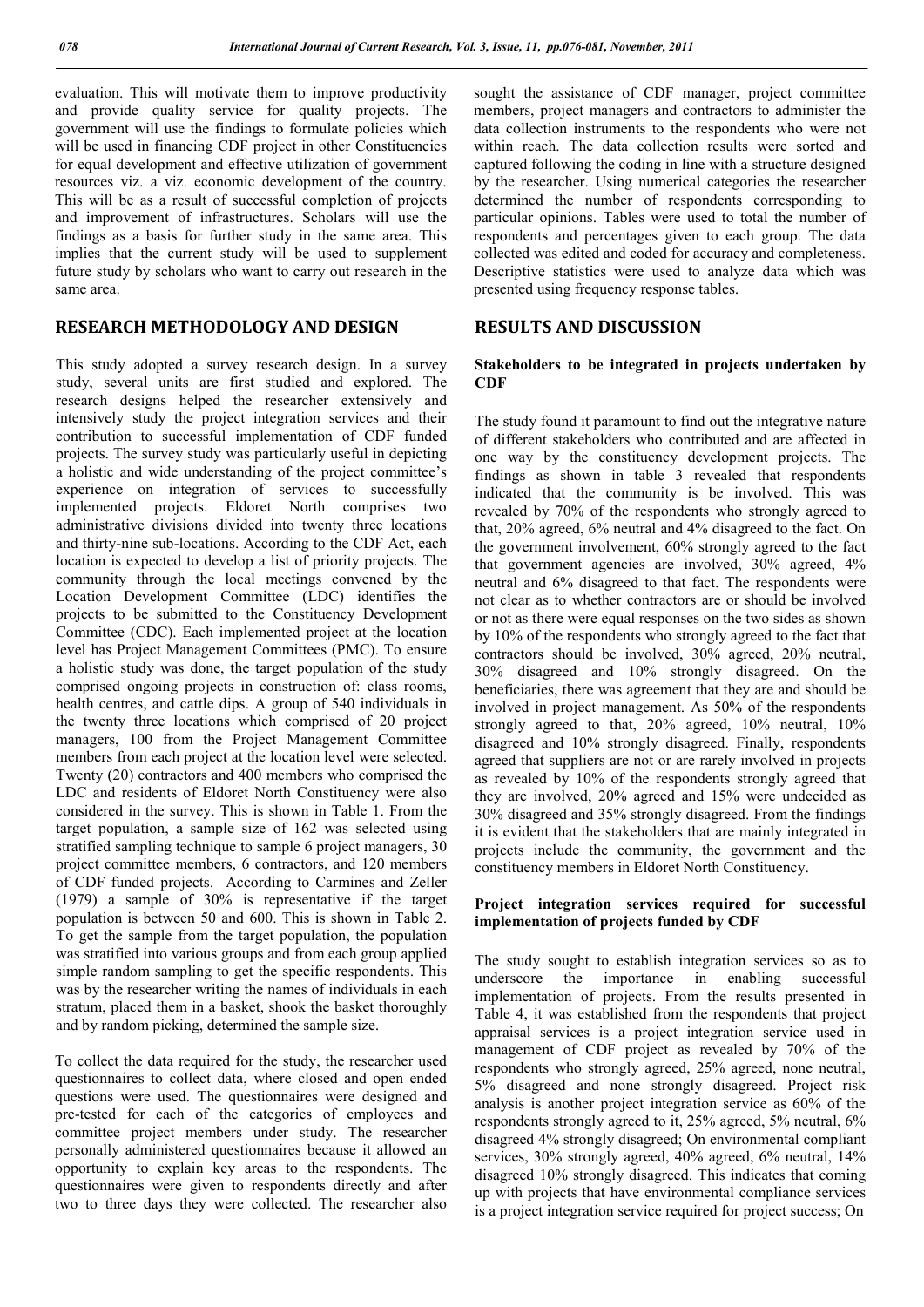#### **Table 1: Target population**

| Departments                                                           |                   |     | Target population |
|-----------------------------------------------------------------------|-------------------|-----|-------------------|
| Project managers                                                      |                   | 20  |                   |
| Project committee members                                             |                   | 100 |                   |
| Contractors                                                           |                   | 20  |                   |
| Location Development Committee (LDC) Members of<br>North Constituency | Eldoret           | 400 |                   |
| Total                                                                 |                   | 540 |                   |
| Source: Eldoret North Constituency (2010).<br>Table 2: Sample size    |                   |     |                   |
| Department                                                            | Target population |     | Sample size       |
| Desiast managara                                                      | 20                |     | L                 |

| rarger population | <b>DUILDIV JILV</b> |
|-------------------|---------------------|
| 20                |                     |
| 100               | 30                  |
| 20                |                     |
| 400               | 120                 |
|                   |                     |
| 540               | 162                 |
|                   |                     |

**Table 3: Stakeholders who need to be integrated in projects undertaken by CDF in Eldoret North constituency**

|                      | Response in Percentage |    |    |    |            |  |
|----------------------|------------------------|----|----|----|------------|--|
| Stakeholders         | SА                     | А  |    | DА | <b>SDA</b> |  |
| The community        | 70                     | 20 | 6  |    |            |  |
| The government       | 60                     | 30 |    | 6  |            |  |
| The constructors     | 10                     | 30 | 20 | 30 | 10         |  |
| <b>Beneficiaries</b> | 50                     | 20 | 10 | 10 | 10         |  |
| Suppliers            | 10                     | 20 | 15 | 30 | 35         |  |

**Table 4: Project integration services required for project integration for successful implementation of projects**

|                                         | Response in Percentage |    |    |    |            |  |
|-----------------------------------------|------------------------|----|----|----|------------|--|
| <b>Stakeholders</b>                     | SА                     |    |    | DА | <b>SDA</b> |  |
| Project appraisal services              | 70                     | 25 |    |    |            |  |
| Project risk analysis                   | 60                     | 25 |    |    |            |  |
| Environmental compliant services        | 30                     | 40 | h  | 14 | 10         |  |
| Technical specification services        | 40                     | 40 | 10 | h  |            |  |
| Analysis of spill-over to the community | 10                     | 20 | 10 |    | 30         |  |

|  | Table 5: Techniques used to integrate project services |  |
|--|--------------------------------------------------------|--|
|  |                                                        |  |

|                                             |    | Response in Percentage |               |    |     |  |
|---------------------------------------------|----|------------------------|---------------|----|-----|--|
| <b>Stakeholders</b>                         | SА |                        |               | DА | SDA |  |
| Joint appraisal of projects by stakeholders | 60 | 20                     | $\mathfrak h$ | 10 |     |  |
| Project proposal by community               | 50 | 30                     | 10            | n  |     |  |
| Brainstorming sessions                      | 10 | 20                     | 20            | 30 | 20  |  |
| Risk analysis by stakeholders               | 30 | 50                     |               |    |     |  |
| Cost estimation through consultations       | 40 | 10                     | 30            |    |     |  |

**Table 6: Contribution of project integration services on successful implementation of CDF projects**

|                                            | Response in Percentage |    |    |    |     |
|--------------------------------------------|------------------------|----|----|----|-----|
| <b>Stakeholders</b>                        | SА                     |    |    | DА | SDA |
| Completion of projects on time             |                        | 20 | h  |    |     |
| Less cost of evaluation and implementation |                        | 25 |    |    |     |
| Quality projects                           |                        | 40 | 10 |    |     |
| Maximum attainment of stakeholders needs   | 55                     | 20 |    |    |     |

technical specification services, 40% strongly agreed that it is a project integration service geared towards project success, 40% agreed, 10% neutral, 6% disagreed 4% strongly disagreed; and on analysis of spill-over to the community (benefit analysis) 10% strongly agreed, 20% agreed, 10% neutral, 30% disagreed 30% strongly disagreed. It can therefore be concluded that majority of the respondents identified project appraisal services, risk analysis services, technical specification services as the main project integration services required for successful project implementation of projects. Techniques used to integrate project services for the successful implementation. The study sought to establish the

techniques used to integrate project services for successful implementation of projects since they assist in enabling the projects to be implemented as per the specifications. From the 150 respondents, on joint appraisal of projects by stakeholders 60% strongly agreed, 20% agreed, 6% neutral, 10% disagreed 5% strongly disagreed; On project proposal by CDF community, 50% strongly agreed, 30% agreed, 10% neutral, 6% disagreed 4% strongly disagreed; on brain storming sessions of stakeholders 10% strongly agreed, 20% agreed, 20% neutral, 30% disagreed 20% strongly disagreed; on risk analysis by stakeholders, 30% strongly agreed,50% agreed,7% neutral, 9% disagreed, 5% strongly disagreed; on cost estimation through consultations, 40% strongly agreed, 10%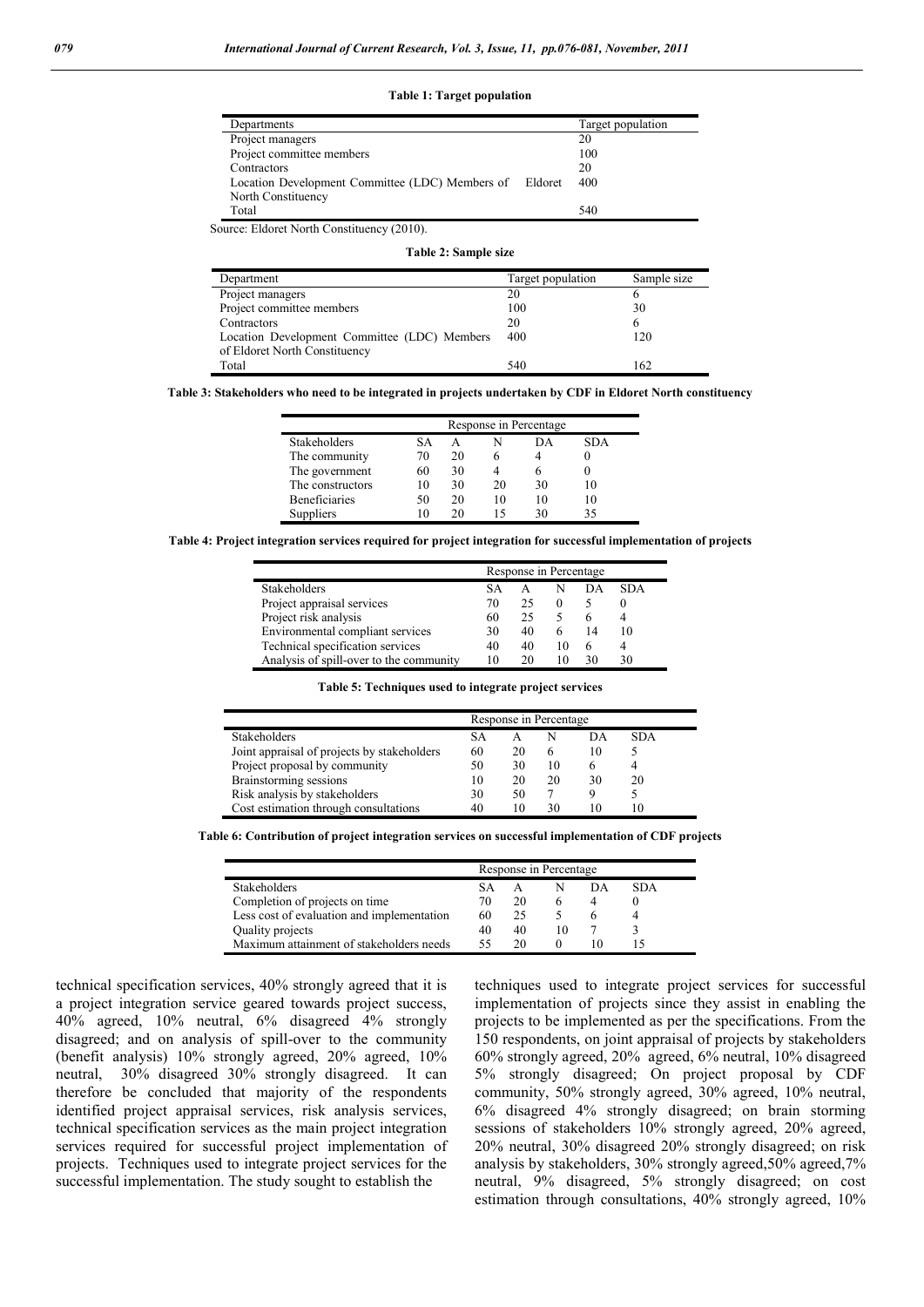agreed, 30% neutral, 10% disagreed 10% strongly disagreed. The results indicate that the common techniques used to integrate project services include: joint appraisal of projects by stakeholders, project proposal by community, project risk analysis by stakeholders and cost estimation through consultations.

#### **Contribution of project integration services to the project successful implementation**

The study sought to find out the Contribution of project integration services to successful implementation of CDF projects as to underscore its importance in successful project undertaking. On completion of projects in time, 70% respondents strongly agreed to the fact project integration services leads to timely project completion, 20% agreed, 6% were neutral while 4% disagreed to the fact. The study also found out that project integration leads to less costs of evaluation and implementation as 60% strongly agreed to that fact, 25% agreed, 5% neutral, 6% disagreed 4% strongly disagreed. Project integration also leads to quality projects, 40% strongly agreed to the fact, 40% agreed, 10% neutral, 7% disagreed 3% strongly disagreed. Finally project integration leads to the meeting of stakeholder needs perhaps because the beneficiaries are involved in the project decision making. This was revealed by 55% strongly agreed, 20% agreed, 0% neutral, 10% disagreed 15% strongly disagreed. Therefore, the results show that that majority of the respondents identified completion of projects on time, less costs of evaluation and implementation and quality projects as the contributions of project integration services on successful implementation of CDF projects.

#### **Challenges facing project integration process**

The findings in Table 7 reveal that lack of political good is a great factor impacting on the project integration process, 70% of the respondents strongly agreed to that fact, 20% agreed, none neutral, 6% disagreed, 4% strongly disagreed. Also affecting is the low levels of education of committee members,  $10\%$  of the respondents strongly agreed to that fact, 20% agreed, 20% neutral, 30% disagreed, 20% strongly disagreed. In some instances, some projects are given inadequate finances leading to the projects not seeing the light of the day. This was revealed by 40% of the respondents strongly agreed lack of adequate finance is a factor negating effective project integration, 30% agreed, 10% neutral, 16% disagreed, 4% strongly disagreed. The perception of community members on the project implemented also affects project integration as 60% of the respondents strongly agreed to that, 30% agreed, 4% neutral, 6% disagreed, none strongly disagreed. Although most CDF projects are single funded, in the cases where there are multiple donors such as conflict between the various donors occur leading interferences on the project as 30% strongly agreed this happens, 40% agreed, 10% neutral, 10% disagreed, 10% strongly disagreed. Finally, there is interference by political leaders, 40% strongly agreed that this happens, 20% agreed, 20% neutral, 4% disagreed, 16% strongly disagreed. Therefore the main challenges facing the carrying on of project integration include: lack of political goodwill, lack of enough finance, perception by community members, and interference by political leaders.

#### **Conclusion**

It can be concluded therefore that project appraisal services, risk analysis services, technical specification services and analysis of spill over to the community is the back bone of project integration services. Further, the common techniques used to integrate project services include: joint appraisal of projects by stakeholders, project proposal by the community, risk analysis by stakeholders and cost estimation through consultations. The majority of the respondents identified completion of projects on time, less costs of evaluation and implementation and quality projects as the contributions of project integration services on successful implementation of CDF projects in the constituency. Finally, the study concludes that the main challenges facing carrying out project integration include: lack of political goodwill, lack of enough finance, perception by community members, and interference by political leaders.

#### **Recommendations**

Based on the above findings the researcher therefore recommends the following:-

- a) Involvement of all stakeholders should be done at all stages of the project life cycle right from the initial stage of project initiation to the signing off stage so as to enhance project sustainability
- b) Continuous auditing of projects should be done at all stages of the project life in order to identify problems early enough. This will enable mitigation measures to be taken early enough thus reducing project risks.
- c) There is need to avoid political interference in the project undertakings and particularly in the project appraisals. This will help avoid conflict of politician's personal interest and that of the community.
- d) Project management of CDF projects should involve competent managers and engineers with proficient knowledge in project management. This will ensure that projects have an input of qualified persons at all stages leading to project success.
- e) In all projects being undertaken, there should be provision of adequate finance. This will ensure that all projects undertaken are completed so as to serve the end user need.
- f) The community members should be educated on the importance of project implementation, monitoring and evaluation. This knowledge will enable all community members to actively participate at all stages of the project life
- g) Finally, managers involved in project selection should at all times involve the stakeholders in identifying the right and viable project for the community.

#### **Suggestion for Further Study**

A study of such magnitude cannot be completed without further study in the following areas to supplement and compliment the current study.

- a) Effects of successful project implementation on sustainability of projects.
- b) The relationship between project appraisal techniques and viability of projects.

#### **REFERENCES**

Ahonen, P. 1999. General Considerations and User Experiences of Project*: Assessment and Project Appraisal*. Prentice, London.